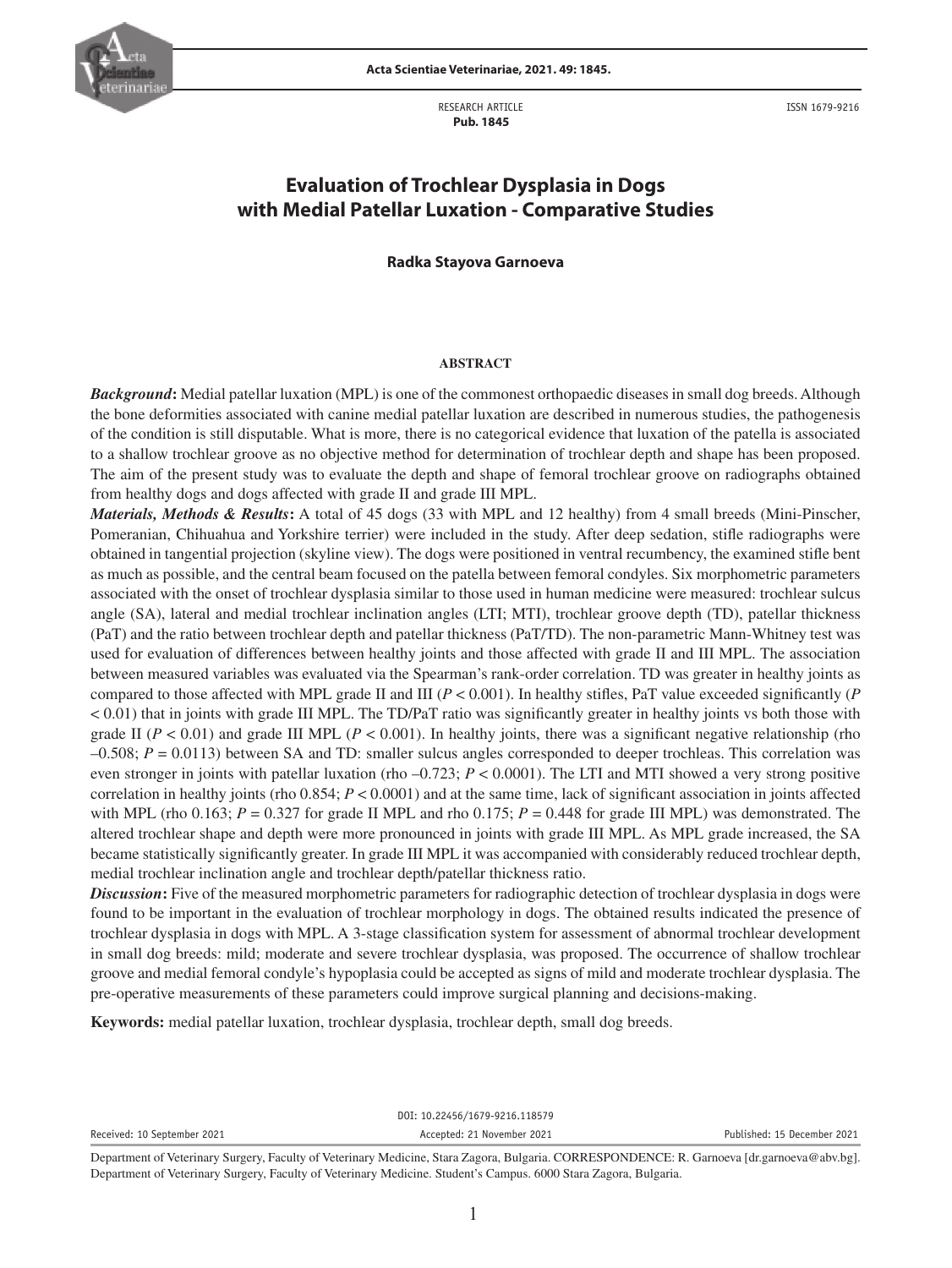# **INTRODUCTION**

The trochlear groove is formed by lateral and medial condyles and a well-shaped groove between (*sulcus patellaris*) [28]. Sometimes, the groove could be abnormally shaped (shallow, flat or dome-shaped): this alteration is referred to as trochlear dysplasia [7,23].

In men, trochlear dysplasia (TD) was first described by the French surgeon Richerand, who reported several cases of patellar luxation with shorter medial femoral condyle. TD was first classified [12] as moderate (shallow trochlea, normal shape) and severe (shallow trochlea, no visible sulcus). Later, the classification was modified to 4 types [8]: А- shallow normally-shaped trochlea; В- flat trochlea; С- hypoplasia of the medial condyle, trochlear asymmetry; D- convex trochlea. The shallow trochlea decreases patellofemoral joint congruity, resulting in patellar instability and luxation [6].

Medial patellar luxation (MPL) is one of the commonest orthopaedic diseases in small dog breeds [1,3]. Although the bone deformities associated with MPL are well described, its pathogenesis is disputable [13]. In veterinary medicine, no criteria related to trochlear shape and depth are adopted as there is no evidence that patellar luxation is due to shallow trochlear groove [27]. Also, no objective method for determination of trochlear depth has been proposed [26]. The present study aimed to evaluate some morphometric parameters of femoral trochlear groove on tangential radiographs from healthy dogs and dogs with grade II and III MPL to determine trochlear shape and depth parameters, associated with this condition.

# **MATERIALS AND METHODS**

# *Study cohort*

The study was performed with 45 dogs from 4 small breeds (18 Mini-Pinschers; 13 Pomeranians; 9 Chihuahuas and 5 Yorkshire terriers). Of them, 33 dogs (53 stifle joints) were diagnosed with medial patellar luxation (MPL) - 31 joints with MPL grade II and 21 joints with MPL grade III after physical examination and radiography. The grade of MPL was determined by the routine clinical classification [21]. The other 12 dogs from the same breeds (24 joints) had no orthopaedic or neurological affections and were used as controls.

# *Radiography and measurements*

After deep sedation with 0.075 mg/kg medetomidine hydrochloride<sup>1</sup> [Dorbene vet<sup>®</sup> - 1 mg/mL] and 7.5 mg/kg ketamine hydrochloride<sup>2</sup> [Anaket® - 100 mg/mL] applied together into *m. quadriceps femoris*, radiographs were obtained in tangential projection (skyline view) using a Bucky Diagnost CS4 stationary X-ray equipment<sup>3</sup> with iQ-CR ACE acquisition station and iQ-VIEW/PRO version 2.7. software (exposure data 50 kV, 10 mAs). The dogs were positioned in ventral recumbency, the examined stifle bent as much as possible, and the central beam focused on the patella between femoral condyles.

All trochlear angles, trochlear depth and patellar thickness were measured on tangential radiographs. The sulcus angle (Figure 1) is formed by lines connecting each of lateral and medial condyles with the deepest point of the trochlea [4]. The lateral trochlear inclination (LTI) is defined as the angle formed by the line tangential to the posterior condyle and the line passing from the central sulcus to the lateral condyle [14] whereas the medial trochlear inclination angle (MTI) is formed by the line tangential to the posterior condyle and the line passing from the central sulcus to the medial condyle (Figure 1).

For measurement of the trochlear depth (TD), a line was passed through the lateral and medial trochlear facets, and a perpendicular line was drawn from the trochlear groove bottom [20]. The segment between the point of interception of above described lines and the deepest part of trochlear groove is defined as TD (Figure 2). The patellar thickness (PaT) was also measured [25].

# *Statistical analysis*

Non-parametric Mann-Whitney test was used for evaluation of differences between healthy joints and those affected with MPL at the *P* < 0.05 level. The association between measured variables was evaluated via the Spearman's rank-order correlation. The tests were performed by statistical software (MedCalc  $v.10.2.0.0$ <sup>4</sup>.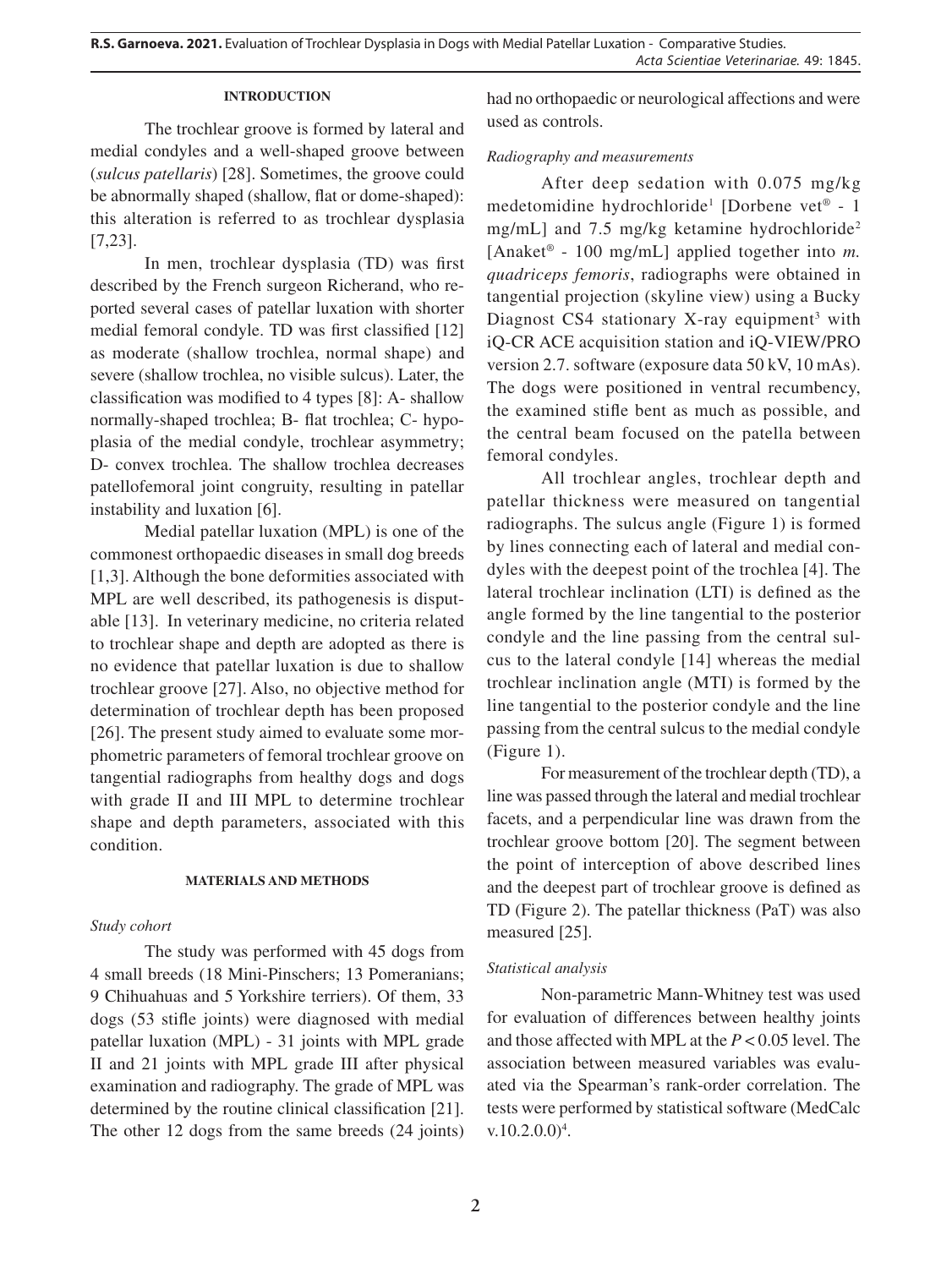

**Figure 1.** Left - Measurement of trochlear sulcus angle (SA) [4]. Right - measurement of lateral and medial trochlear inclination (LTI; MTI) [14].



Figure 2. Left - Measurement of trochlear depth (TD) [20]. Right - measurement of patellar thickness (PaT) [25].

# **RESULTS**

The results from measured parameters in healthy dogs and dogs affected by MPL grade II and III from the 4 studied breeds (Mini-Pinscher, Pomeranian, Chihuahua, Yorkshire terrier) are presented in Table 1.

The sulcus angle (SA) differed statistically significantly between healthy joints and joints with grade II and III MPL. It was smaller in healthy joints (125°) vs joints with MPL grade II (134 $\degree$ ) [*P* < 0.005] and MPL grade III (145°) [*P* < 0.0001] (Table 1). The SA values were also significantly different between both studied grades of medial patellar luxation (*P* < 0.0001).

Lateral and medial trochlear inclination angles (LTI; MTI) were substantially  $(P < 0.0001)$  smaller in stifle joints with grade III MPL (LTI - 23°; MTI - 19°) compared to healthy joints (LTI - 28.5°; MTI - 27.5°). A similar tendency, yet with statistically insignificant differences was demonstrated for joints with grade II MPL (Table 1).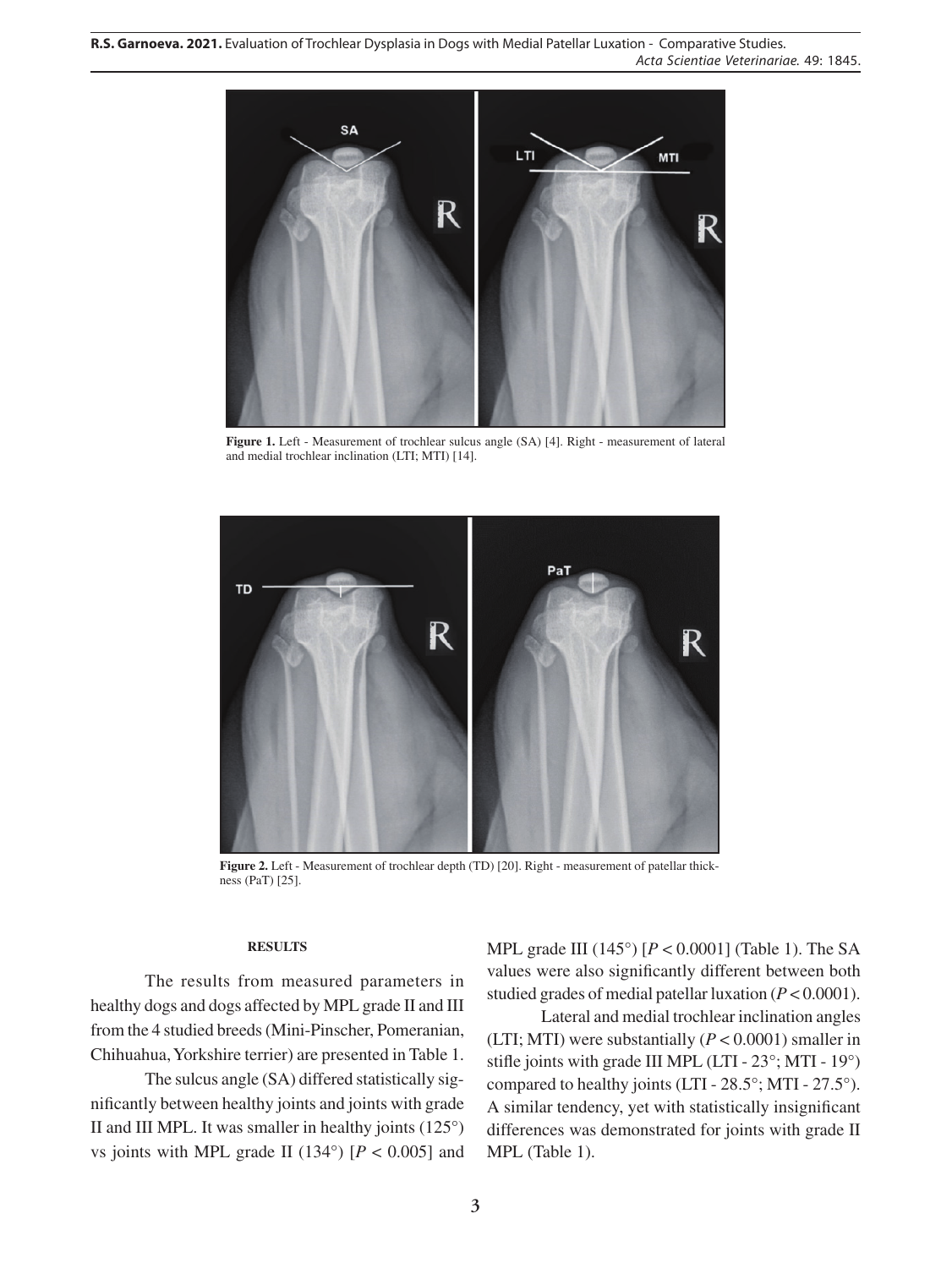It should be noted that trochlear depth (TD) was greater in healthy joints (2.05 mm) as compared to those affected with MPL grade II (1.2 mm) and MPL grade III (0.8 mm) [*P* < 0.001].

In normal stifle joints, the patellar thickness (PaT) exceeded significantly  $(P < 0.01)$  that in joints with grade III MPL (3.15 mm and 2.7 mm, respectively). PaT in joints with grade II MPL had intermediate values, but differences with the other groups were insignificant. As the TD/PaT ratio was concerned, it was significantly greater in healthy joints  $(0.65)$  vs both those with grade II MPL  $(0.46; P < 0.01)$  and grade III MPL  $(0.33; P < 0.001)$ . It was found out that this ratio differed statistically significantly between joints with grade II and III MPL (0.46 and 0.33;  $P \leq$ 0.01) [Table 1].

In healthy joints, there was a significant negative relationship (rho  $-0.508$ ;  $P = 0.0113$ ) between SA and TD: smaller sulcus angles corresponded to deeper trochleas. In joints with grade II and III MPL, this correlation was even stronger (rho  $-0.723$ ;  $P < 0.0001$ ). Another interesting relationship was found out between LTI and MTI in the different groups of joints - a very strong positive correlation of these 2 angles in healthy joints (rho  $0.854$ ;  $P < 0.0001$ ) and at the same time, lack of significant association in joints affected with MPL (rho  $0.163$ ;  $P = 0.327$  for grade II MPL and rho 0.175;  $P = 0.448$  for grade III MPL).

**Table 1.** Trochlear angles, trochlear depth and patellar thickness in healthy canine stifle joints and joints with medial patellar luxation (MPL) grade II and III. Data are presented as median (minimum-maximum).

|                 | Healthy joints<br>$(n=24)$ | MPL grade II joints<br>$(n=32)$ | MPL grade III joints<br>$(n=21)$ | Level of significance                                       |
|-----------------|----------------------------|---------------------------------|----------------------------------|-------------------------------------------------------------|
|                 | j                          | $\bf k$                         | 1                                |                                                             |
| $SA, \degree$   | $125(112 - 153)$           | $134(126 - 138)$                | $145(135 - 160)$                 | $P_{1.2}$ < 0.05<br>$P_{1.3}$ < 0.001<br>$P_{2.3}$ < 0.001  |
| LTI, $^{\circ}$ | $28.5(12 - 39)$            | $26.5(23 - 35)$                 | $23(11 - 30)$                    | $P_{1.3}$ < 0.001<br>$P_{2,3}$ < 0.01                       |
| MTI, $^{\circ}$ | $27.5(14-35)$              | $26.5(19-32)$                   | $19(9-28)$                       | $P_{1.3}$ < 0.001<br>$P_{2.3}$ < 0.001                      |
| TD, mm          | $2.05(0.7 - 3.1)$          | $1.2(0.9 - 1.9)$                | $0.8(0.5 - 1.2)$                 | $P_{1.2}$ < 0.001<br>$P_{1.3}$ < 0.001<br>$P_{2.3}$ < 0.001 |
| PaT, mm         | $3.15(1.8-5.0)$            | $2.9(1.9 - 4.1)$                | $2.7(1.5 - 3.5)$                 | $P_{1.3}$ < 0.01                                            |
| TD/PaT          | $0.65(0.35 - 1.00)$        | $0.46(0.25 - 0.71)$             | $0.33(0.17 - 0.48)$              | $P_{1.2}$ < 0.01<br>$P_{1.3}$ < 0.001<br>$P_{2.3}$ < 0.01   |

n- number of joints; SA- trochlear sulcus angle; LTI- lateral trochlear inclination; MTI- medial trochlear inclination; TA- trochlear angle; TD- trochlear depth; PaT- patellar thickness.

### **DISCUSSION**

Trochlear dysplasia is a condition characterised with abnormally developed trochlear groove [4,7,8,20,23]. It is described in detail in humans and its radiographic appearance was classified into 4 types: A; B; C and D [7,8], yet its existence in animals was not confirmed so far. Despite the numerous apparently identical morphometric parameters proposed by researchers, the different methods for their measurement greatly influence the reported values [27]. In this study, our attention was focused on sulcus angle, lateral and medial inclination angles, trochlear depth and patellar thickness. In our belief, when measured on tangential radiographs, these parameters allowed a satisfactory evaluation of trochlear groove and patella. Each change in trochlear groove shape results in altered biomechanics of patellofemoral joints and thus, instability [5,19].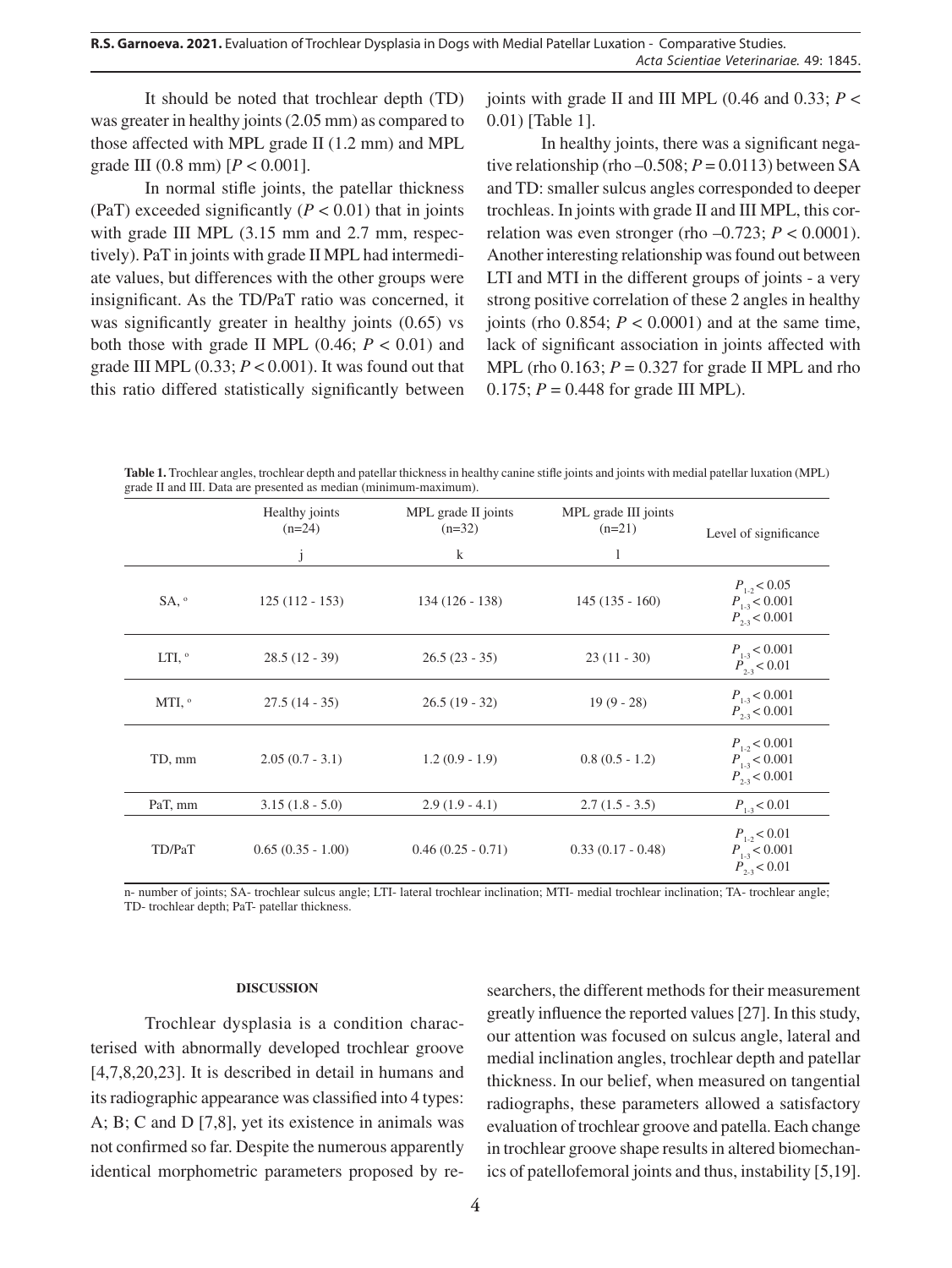The proper function of this joint requires alignment of m. quadriceps femoris, the patella, trochlear groove, the straight patellar ligament and crista tibiae [9,10]. Deviation of one or more structures from this line leads to altered direction and reduced strength of the entire quadriceps mechanism [22].

In human medicine, trochlear morphometry is performed in lateral and axial views [4,7]. Axial views provide a more accurate trochlear groove assessment [18,20]. In the present study, the tangential (skyline) view with completely flexed stifle joint was used due to the better visualization of the trochlea. This projection allowed better evaluation of trochlear depth, patellar thickness and trochlear condyles' asymmetry as dogs.

It is affirmed that patellar luxation occurs consequently to complex morphological musculoskeletal abnormalities affecting the entire pelvic limb, with leading pathogenetic role of the abnormal trochlear groove development e.g. dysplasia [3,16,29]. So far, the incidence of trochlear dysplasia in dogs has not been reported [27]. The author states that true trochlear dysplasia was very rarely encountered and that most cases referred only to shallow trochlear groove due to hypoplasia of the medial femoral condyle. In our opinion, even the presence of a shallow trochlea in dogs could be defined as a mild degree of trochlear dysplasia, because trochlear condyles remained short, and trochlear depth and shape are determined by their height. The shallow trochlea in men, according to the Dejour's classification [8] is termed trochlear dysplasia type A.

In available scientific literature, only 2 studies reported the trochlear depth and shape in healthy dogs but in medium-size and large breeds [15,17] although medial patellar luxation is commonly seen in small dog breeds. That is why our attention was focused on 4 small breeds: Mini-Pinscher, Pomeranian, Chihuahua and Yorkshire terrier.

One of the most important trochlear angles is the sulcus angle. In healthy human stifle joints, SA is 135° on the average - when SA becomes 145° or greater, the trochlea is defined as shallow and is considered prerequisite for occurrence of patellar luxation [20]. In the present study in dogs, SA in healthy joints was 125°, and it increased in joints affected with MPL (134 $\degree$  in grade II and 145 $\degree$  in grade III). This was due to the smaller height of trochlear facets (the medial one in particular) in joints diagnosed with medial patellar luxation. The smaller height of trochlear facets was

associated with higher sulcus angle and shallower groove - confirmed by values of lateral and medial inclination angles (LTI and MTI). These are the second important trochlear angles indicating femoral condylar asymmetry on radiographs [14]. In studied dogs, the medial inclination angle tended to be smaller in joints affected with patellar luxation compared to healthy joints. What is more, MTI was smaller than LTI in joints with grade III MPL. Possibly, this was due to progressive reduction of medial trochlear facet height as the patella exerted a stronger pressure on medial bone and soft tissue structures.

This may explain the predisposition of small dog breeds to MPL, yet more studies are necessary to support this hypothesis. Human studies have established that medial femoral condyle hypoplasia is a primary factor for onset of trochlear dysplasia and patellofemoral instability [11]. In the present study, hypoplasia of the medial condyle was also confirmed by smaller values of the MTI in relation to LTI, but only in dogs affected by grade III luxation – a finding corresponding to TD Dejour type C [8].

Up to 50% of the patella should fit into the normally developed trochlear groove [24]. Dogs with MPL have abnormal trochlear groove varying from almost normal to absent trochlear groove [9]. The present study has shown that TD of joints with grade II and III MPL was statistically significantly smaller than that of healthy joints ( $P < 0.001$ ), and less than 50% of patellae were positioned within the groove, confirmed by data about ratio of TD and patellar thickness. This ratio was greater in healthy joints in which trochlear depth and shape fits ideally the patellar thickness. On the contrary, in diseased joints, the TD/PaT ratio was greatly reduced especially in grade III MPL. The shallow trochlear alters the extensor mechanism and disturbs the normal articulation of patella in the trochlear groove.

The trochlear depth in dogs is breed-dependent. A research team [15] reported shallower trochlea in healthy French and English bulldogs as compared to Pug dogs. Other authors used conventional radiography, ultrasonography and stereomicroscopy for measurement of trochlear groove depth in small dog cadavers (Pintchers, Chihuahua, Shih-Tzu, mixed breeds up to 7.5 kg weight) without signs of orthopaedic disease and concluded that TD values measured on radiographs were the highest (TD - 1.31 mm) [2]. TD values in our study were higher (TD - 2.05 mm) probably due to the used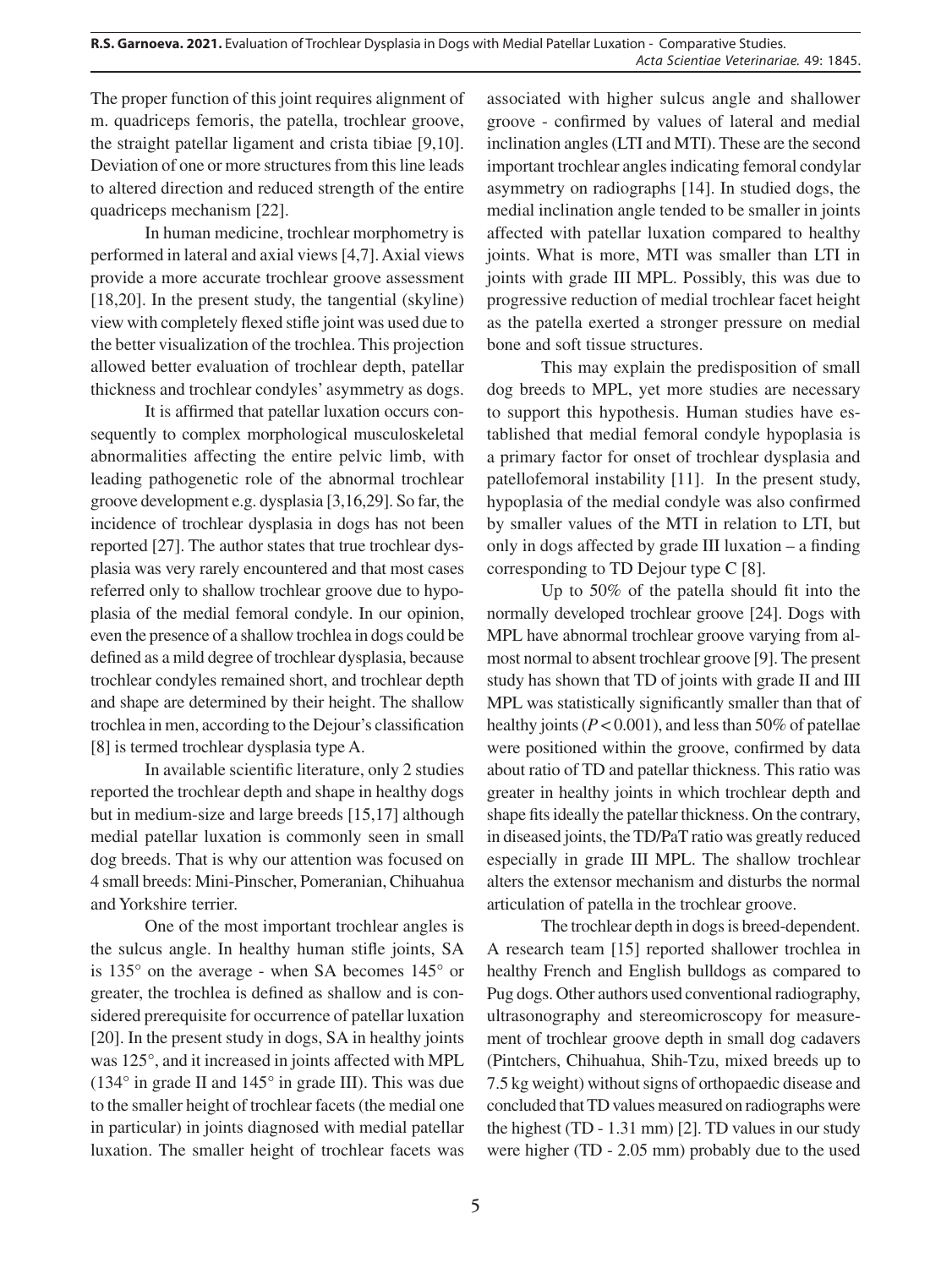**R.S. Garnoeva. 2021.** Evaluation of Trochlear Dysplasia in Dogs with Medial Patellar Luxation - Comparative Studies. *Acta Scientiae Veterinariae*. 49: 1845.

tangential radiographic view, which could be hardly performed in cadaveric studies as it is impossible to obtain a fully flexed stifle due to *rigor mortis*.

Five out of the measured 6 morphometric parameters adopted from human medicine for radiographic detection of trochlear dysplasia in dogs were found to be important in the evaluation of trochlear morphology in dogs. The obtained results indicated the presence of trochlear dysplasia in dogs. In our study, a 3-stage classification system for assessment of abnormal trochlear development in small dog breeds is proposed: mild; moderate and severe trochlear dysplasia. Thus, in mild TD, trochlear groove is shallow, with symmetric femoral condyles, trochlear depth < 2.0 mm, sulcus angle >126°, and trochlear depth/patellar thickness ratio (TD/PaT) <  $0.5$  (50%). In stifles with moderate TD, femoral condyles are asymmetrical (hypoplasia of the medial condyle), medial trochlear inclination of  $20^{\circ}$  or less, trochlear depth  $< 1.0$  mm, sulcus angle 145° or greater, and TD/PaT: 33% or lower. In all other instances characterised with greater deviations of above mentioned morphometric parameters, the trochlear dysplasia could be defined as severe.

#### **CONCLUSION**

In conclusion, tangential radiographs of canine stifle joints allowed a satisfactory evaluation of trochlear groove depth and shape. Increased sulcus angle values along with substantially lower trochlear depth, medial trochlear inclination and smaller patellar thickness to trochlear depth ratio suggested altered trochlear shape and depth.

Trochlear dysplasia may be an important element in the etiopathogenesis of medial patellar luxation in small dog breeds. The shallow trochlear groove and medial femoral condyle's hypoplasia could be accepted as signs of mild and moderate trochlear dysplasia. The pre-operative measurements of these parameters could improve surgical planning and decisions-making.

### MANUFACTURERS

 Laboratorios Syva S.A. León, Spain. Richter Pharma. Wels, Austria. Philips Bucky Diagnost. Amsterdam, Netherlands. MedCalc Software. Oostende, Belgium.

*Declaration of interest***.** The author reports no conflicts of interest and is responsible for the content and writing of the paper.

### **REFERENCES**

- **1 Alam M.R., Lee J.I., Kang H.S., Kim I.S., Park S.Y. & Lee K.C. 2007.** Frequency and distribution of patellar luxation in dogs. 134 cases (2000 to 2005). *Veterinary Comparative Orthopaedics and Traumatology*. 20: 59-64.
- **2 Boonchaikitanan P., Choisunirachon N. & Soontornvipart K. 2019.** A feasibility of ultrasonographic assessment for femoral trochlear depth and articular cartilage thickness in canine cadavers. *Thai Journal of Veterinary Medicine*. 49(3): 257-264.
- **3 Bound N., Zakai D., Butterworth S.J. & Pead M. 2009.** The prevalence of canine patellar luxation in three centres. Clinical features and radiographic evidence of limb deviation. *Veterinary Comparative Orthopaedics and Traumatology*. 22(1): 32-37.
- **4 Brattström H. 1964.** Shape of the intercondylar groove normally and in recurrent dislocation of patella: a clinical and X-ray anatomical investigation. *Acta Orthopaedica Scandinavica*. 68 (suppl): 1-148.
- **5 Carneiro R.K., Souza M.J., Bing R.S., Alievi M.M., Feliciano M.A. & Ferreira M.P. 2020.** Radiographic assessment of the depth of the trochlear groove and patellar diameter in dogs. *Acta Scientiae Veterinariae*. 48: 1754. 7p.
- **6 Davies A.P., Costa M.L., Shepstone L., Glasgow M.M. & Donell S. 2000.** The sulcus angle and malalignment of the extensor mechanism of the knee. *Journal of Bone and Joint Surgery (British volume)*. 82(8): 1162-1166.
- **7 Dejour H., Walch G., Neyret P. & Adeleine P. 1990.** La dysplasie de la trochlée fémorale. *Revue de Chirurgie Orthopédique et Réparatrice de l'Appareil Moteur*. 76(1): 45-54.
- **8 Dejour D., Reynaud P. & Lecoultre B. 1998.** Douleurs et instabilité rotulienne, Essai de classification. *Médecine et Hygiène*. 56(2217): 1466-1471.
- **9 Hulse D.A. 1981.** Pathophysiology and management of medial patellar luxation in the dog. *Veterinary Medicine: Small Animal Clinician*. 76: 43-51.
- **10 Hulse D.A. 1995.** The Stifle Joint. In: Olmstead M.L. (Ed). *Small Animal Orthopedics*. St. Louis: Mosby, pp.395-404.
- **11 Keshmiri A., Schöttle P. & Peter C. 2020.** Trochlear dysplasia relates to medial femoral condyle hypoplasia: an MRIbased study. *Archives of Orthopaedic and Trauma Surgery*. 140: 155-160.